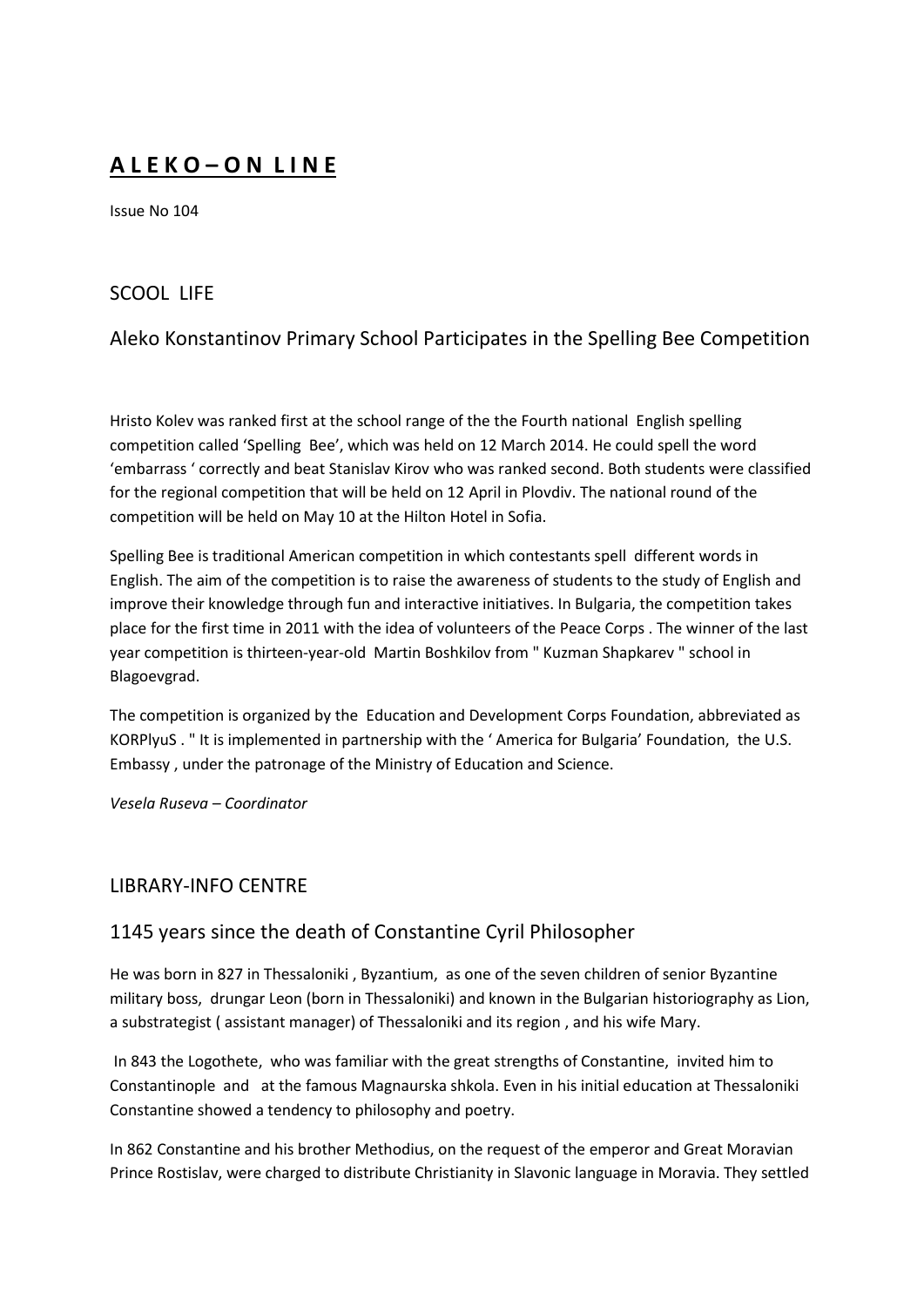down in the capital Velegrad . They created there a religious school , trained future priests, translated liturgical books and preached in Slavonic language .

In Rome St. Constantine the Philosopher completed his latest work "Napisanie of the Right Faith" but exhausted with heavy trips, he got sick. Shortly before his death he passed the great monastic schema "named Cyril, with which he remained as a saint in the Orthodox and the Roman Catholic Church. Cyril died in Rome on February 14, 869. He was buried in the crypt of 'San Clemente' basilika in Rome.

## *Elena Penisheva - a librarian by materials from the Internet*

## SCHOOL FOR PARENTS

## PAMPERED CHILDREN

Indulgence is a product of our attitude to the child with which it responds and starts to use unconsciously to fulfill his/her desires. When children receive their 'own' several times by smashing , whining and imposing, they often begin using these techniques , and the tired mom and dad finally relent to gain some peace of mind .

#### **Where does it come from ?**

Daily pressed parents transfer the care for their 'little sunshine' quickly to grandparents or a babysitter and they return to work . The feeling of blame for their lack from home provoke them

to overwhelm kids with toys and clothes and fulfil the smallest whim to enjoy his/her smiling face. In this way the child get always used to be inundated with material possessions and soon he/she begins to expect and insist that all be conformed with his/her wishes.

Children can feel the insecurity in adults and manage to slip between divergent arguments of Mom and Dad when they do not know how to react in a given situation and cannot agree on any matter relating to what is allowed and what is prohibited.

Here's the better news – coddling can be corrected but not by itself .

How to cope ?

Here are some simple tricks that can do and coddling will become easier and enjoyable.

- Do not criticize the child, but his specific bad event. Avoid labels like ' gooey ' or 'spoiled'.
- Make the child do small tasks matching his age to earn performance of some of his/her desires.
- Gather a 'tribal council' to fix out the action plan.

Subscribe the child to some sport. Exercising is useful and teaches him/her to be discipline.

• Take a pet for the child. Include him/her in certain obligations about taking care for the animal . The child will learn early to take responsibility .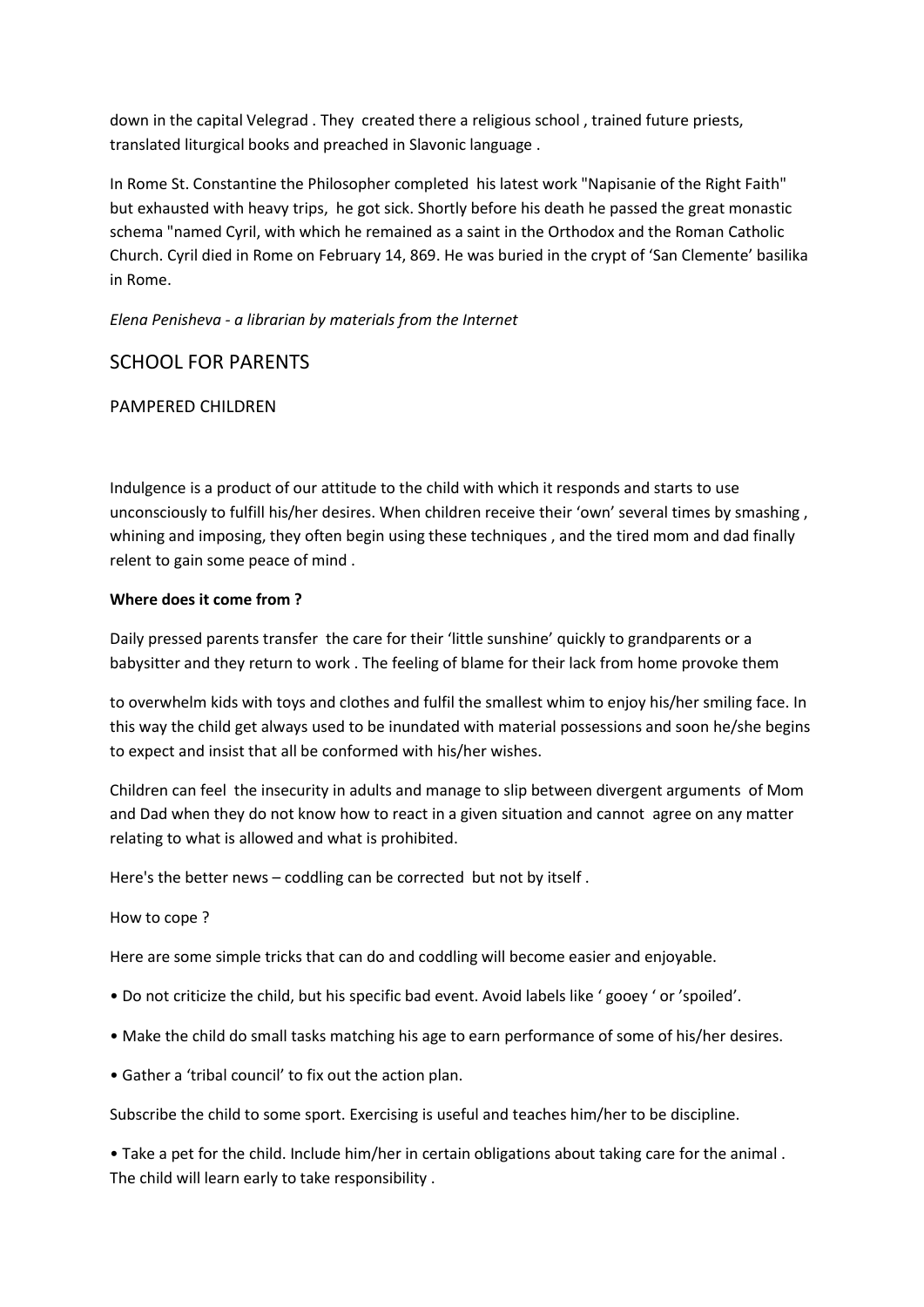#### **List of toys and teasers**

Take care of the child to communicate and play a lot with other children. If, for any reasons , our child communicates and plays mostly with adults, he/she will quickly convene that he/she always chooses what to play and that he/she wins the game. Games with other children will quickly teach him/her that if he wants to play together with the others your little man must learn sometimes to back off and that winning the game is not the most important thing.

Do not forget that:

Love and affection and cuddling, which you show to your' little treasure' cannot pamper. When a child cries because he/she is hurt or offended, that should not be explained as if he/she is spoiled and gooey.

Display of emotions and sharing feelings are not self-indulgent.

Praising the child when doing the right thing is the most valuable prize and easiest way for him/her to understand what behavior is right.

*Zdravka Petrova - guidance counselor by materials from the Internet*

ECOLOGY

## RED BOOK OF THE REPUBLIC OF BULGARIA

The Red Book of the Republic of Bulgaria is a list of endangered, threatened and extinct species living on the territory of Bulgaria . In Bulgaria the idea of issuing a national 'Red Book' is by the eminent zoologist and environmentalist Nicolay Boev. It has been published in volumes - in 1984 was the first volume devoted to the plants and in 1985 was the second volume dedicated to animals . Now there is a second edition of the Red Book of endangered plant and animal species in Bulgaria.

The new edition of the Red Book of Bulgaria consists of three volumes: volume one - plants and mushrooms, volume two - animals ( vertebrates and invertebrates ) and volume three – habitats.

In this issue 285 animal species, 550 species of plants and 150 species of fungi find place. They receive different status - missing , critically endangered , vulnerable. In the last 50-60 years in Bulgaria have disappeared about 30 species of plants and 16 species of animals. Besides , about 400 plant species and 78 animal species are threatened with extinction .

Bulgaria is one of the first countries in Europe with a variety of animal and plant species. Present habitats and habitat necessary for the existence of many of them are located within the three national parks 'Pirin' , 'Rila' , 'Central Balkan' and other existing reserves in the country .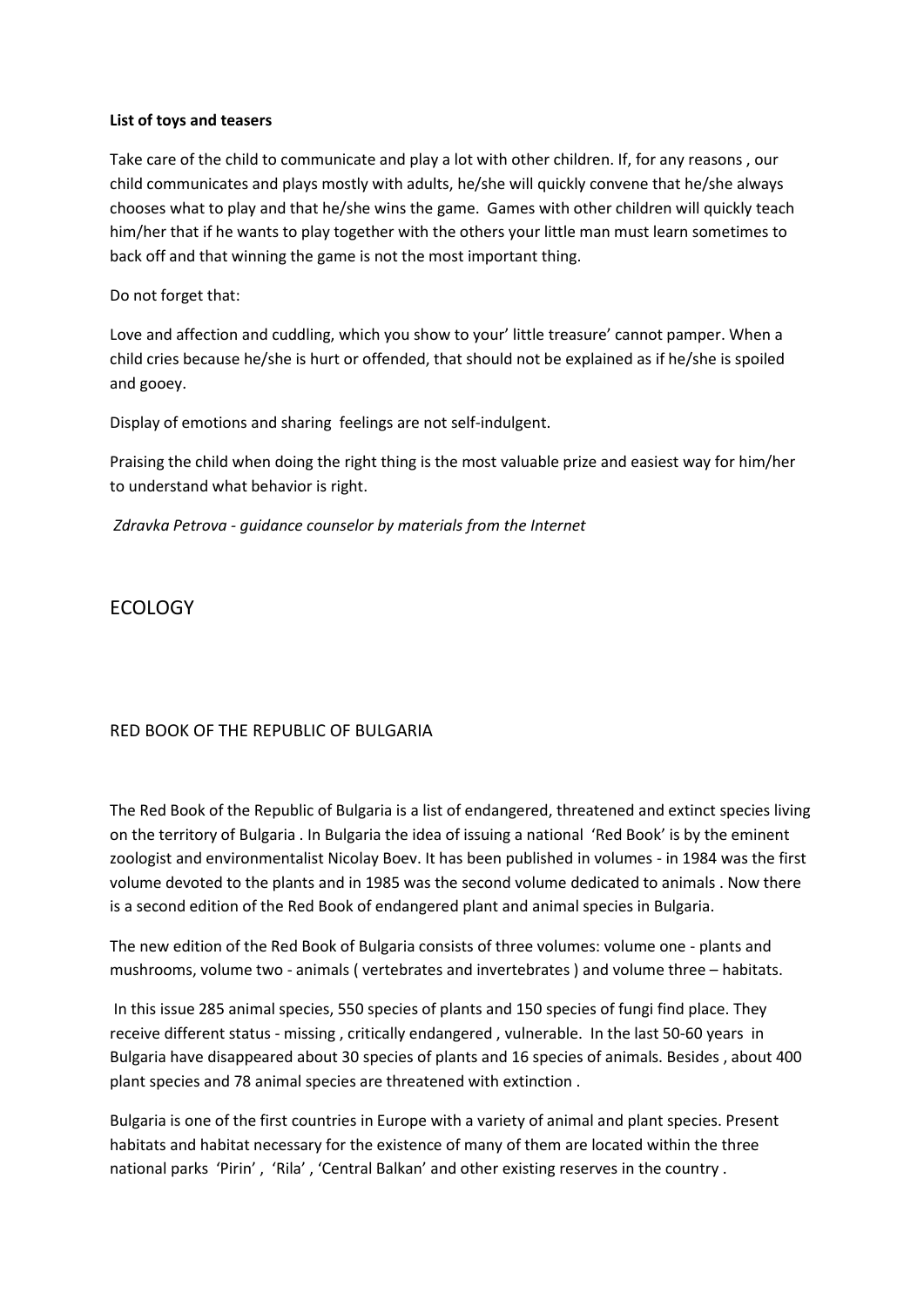Since 2011 the Red Book has already have an electronic edition . One can read details for all species and habitats.

Here is a very small number of species included in the Red Book :

### **PLANTS**

WATER LILY; SAND LILY; EDELWEISS; PIRIN TEA; STARA PLANINA PRIMROSE; SPRING KITTEN; RHODOPE CREAM

#### **ANIMALS**

BROWN BEAR; WOLF; LYNX; ROCK EAGLE; OWL; PINK PELICAN; STRIPED SNAKE

*Maria Miteva – a primary teacher, by materials from the Internet*

## FUN PAGE

INTERESTING FACTS ABOUT BULGARIA

1. Bulgaria is the oldest country in Europe , which has not changed its name since its setting in the year 681.

2 . Unlike other countries in Bulgaria people shake their heads for 'yes' and they nod for 'no'.

3 . Popular Bulgarian rose oil is used to make some of the most famous and expensive perfumes. One gram of rose oil is produced from 1000 rose blossoms .

4 . In Bulgaria over 15,000 Thracian tombs have been found and most of them are still unexplored .

5 .The Golden treasure, found in the Varna Necropolis , is the oldest in the world and it dates back to

5000 BC. Furthermore, it is considered the oldest technologically processed gold in Europe.

*'Aleko' Media club by materials from the Internet*

## **CHESS**

Reply of the task in issue No 103:

1.Dh6